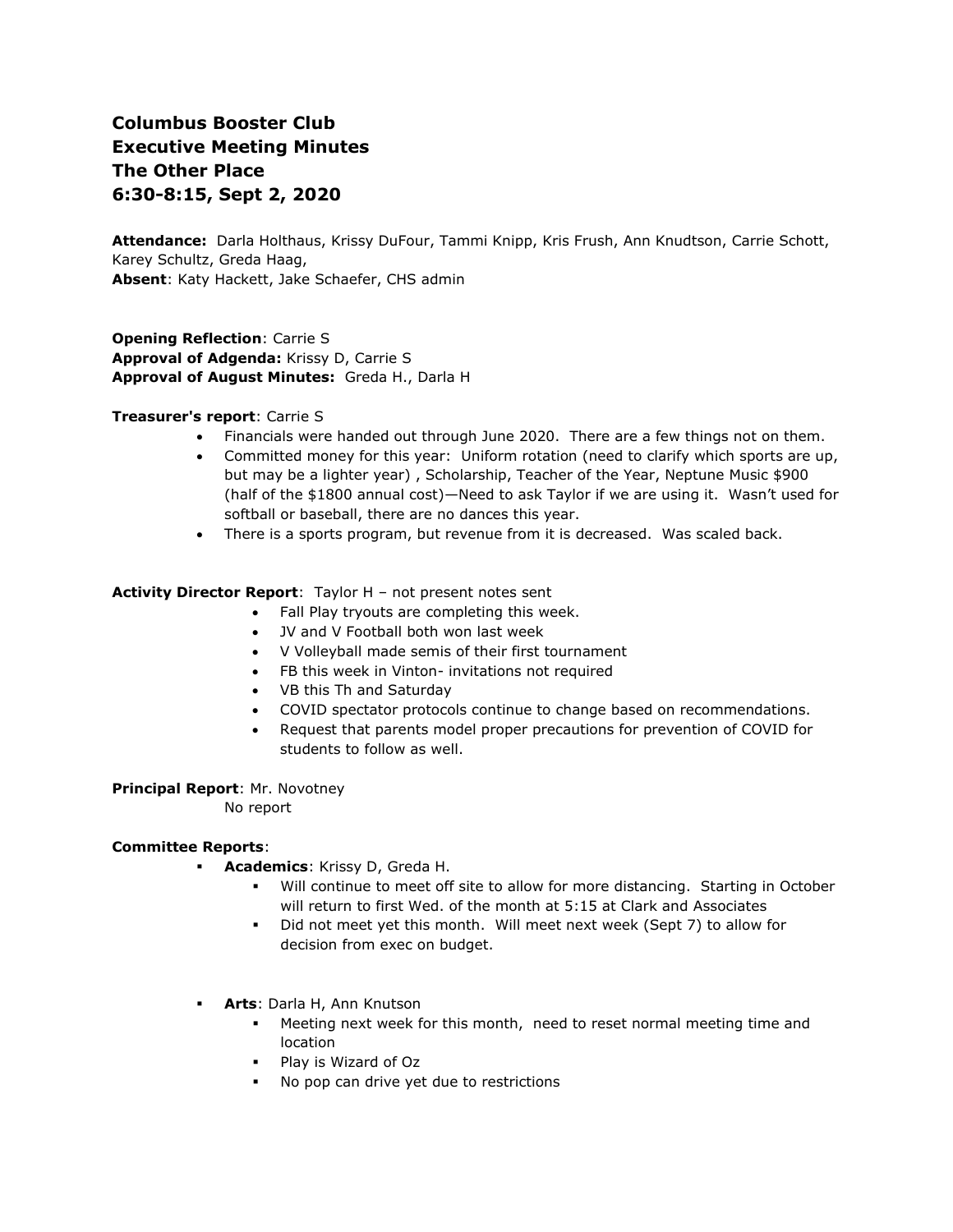- Teachers are going to send out an email to parents to gague interest in the arts booster club.
- This is a trip year, but has not been officially cancelled yet
- **Alum**: Jake S- Report sent
	- Golf gig had 118 participants. Golf Stag had 88 participants. This is close to same as last year.
	- Net profit approximately \$5000 ( down from last year)
- **Athletics: Tammi Knipp** 
	- Next meeting time and location TBD
	- Need to work on committee members and a designated leader.
	- Team Parent handbook is done.
	- Need to clarify assisting Taylor with letters etc. Banquets didn't happen. Discussed that some athletes have not received letters from previous seasons.
	- **•** Letter Jackets: Iowa Sports Supply is the only local place to obtain. Michelle picked up posters on these. Darla expects to get those soon.
- **Membership: Kris F** 
	- A letter was drafted for parents and was given to Sarah Smith
	- New form is done and on the website. Can do it online or by paper.
	- Would like a separate email to go out to parents for booster information (membership, sign up link, etc) so it doesn't get buried in the weekly email from Mr. Harrington
	- Can put hard copies of sign up at concessions and stuff store.
	- Can distribute on Facebook, twitter, email, attach to activity newletter
- **Concessions: Karey S.** 
	- Need to continue to look at committees to split up the work.
	- Need to have better control of the sign up to tweak it and make sure there are sign ups available for all concessions.
	- Able to sell food, but must be pre-wrapped. Need to get different popcorn bags or looking at boxes if cost allows. Money people must only handle money and wear masks. Have food handlers and product people in gloves and masks.
	- Freezer inside went bad. Food all spoiled. Need to look at fix or replace.
	- First V Football game had approx. \$1000 in sales. JV FB around \$400. JV Volleyball \$30.
	- Need more volunteers. Incentives: admission to game (no invite needed), potential opportunity for service class, previous clarification from Mr. Thole was hours if not related to your team working the concessions would count towards service cord. Can use committee members to reach out to people when need more volunteers.
	- Baseball and softball will need equipment. Have regular fridge in football that goes out there. Not sure about functioning popcorn popper. Karey will check with school if there is extra equipment (tables) from re-organization of schools. Watch auctions. ??Ice cream or slushie machines.
	- Karey is good with stocking and ordering for concessions. Krissy said she would assist with signup management/working with Taylor to get activities assigned.